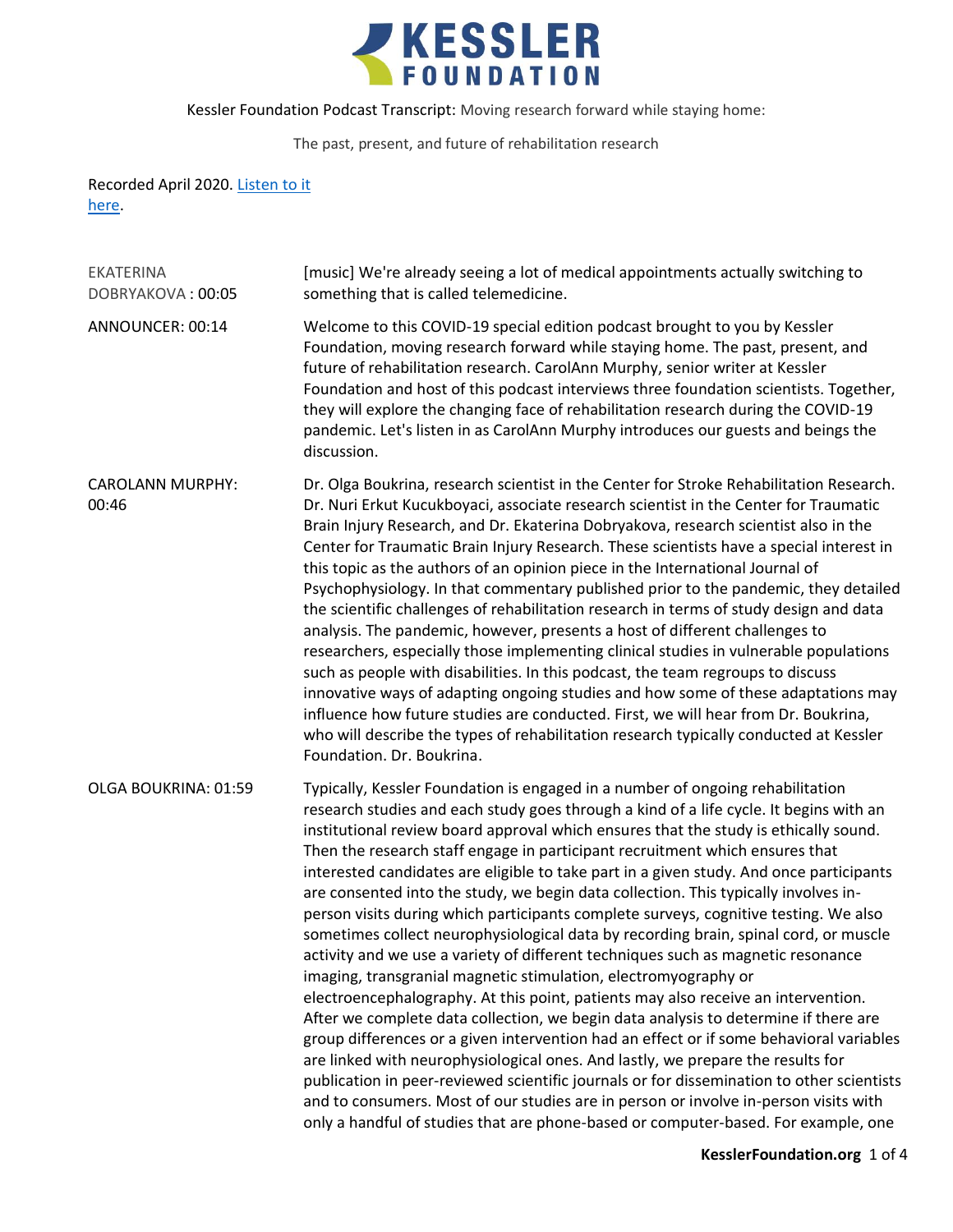

The past, present, and future of rehabilitation research

study on medication management that is currently funded by the New Jersey Commission on Brain Injury Research is aimed at providing people with brain injury medication reminder-- I'm sorry. People with brain injury medication reminders by voice goals or text messages.

BOUKRINA: 03:52 So another study that is still ongoing that involves mostly phone interviews of participants is the TBI model systems grant and Kessler Foundation together with Kessler Institute for Rehabilitation are one of the few recipients of this prestigious grant, and this grant is still able to continue forward because it is based on phone interviews of participants. So that's kind of the overview of how our studies are conducted.

MURPHY: 04:23 Thank you, Dr. Boukrina, for outlining the usual approach to research studies at the foundation. Next, Dr. Kucukboyaci will tell us about how researchers have responded to the sudden and dramatic changes imposed by the measure required to contain the spread of COVID-19. Dr. Kucukboyaci, what does rehabilitation research look like today at Kessler Foundation?

NURI ERKUT KUCUBOYACI: 04:47 It definitely has not stopped but the current coronavirus crisis has, of course, impacted what we are doing significantly. With the order from the state governance, we have limited our person to person interaction starting in March and we have been very careful about making sure we don't add any health risks to anyone's life that we work with. Research participants Kessler Foundation works with, most of them have also been part of the Kessler family for many years and we have a long standing relationship with them and we've been very careful about making sure that we keep them healthy as well. For that reason, all in-person data collection has stopped as of March 20th and even the week leading up to that, we had slowed down all our inperson data collection. And as Olga pointed out, the life of a scientist actually involves multiple aspects of project administration and project management. So currently, we were also able to work on our re-budgeting, write annual reports that we have to give back to our funders in terms of our progress today, and we are also writing some request to extend certain timelines. That said, there are certain aspects of the research cycle, like recruitment, that we have also been able to continue thanks to some of the novel and supportive approaches that Kessler Foundation has also undertaken since the social isolation period began.

KUCUBOYACI: 06:36 We want to thank the Kessler Foundation IRB, for example, for being very responsive to amendments to existing upfront IRB protocols and allowing fund consent in ethical ways so participants can still be recruited and involved in studies. If we're able to identify them and if the study is able to get the fund recruitment and consent form approved, we are able to bring on new participants on board for our studies. The other interesting aspect of some of our work is that Kessler Foundation has always invested in exploring new technologies and how they work with our rehabilitation population. To that end, we have multiple studies that focus on computer-based or telehealth phone interventions and we even have some virtual reality interventions that are part of our research portfolio. Some of those projects are able to go forward if you're able to have participants. The phone interventions, we are still able to provide those. And also in other news and in terms of the larger scope of the support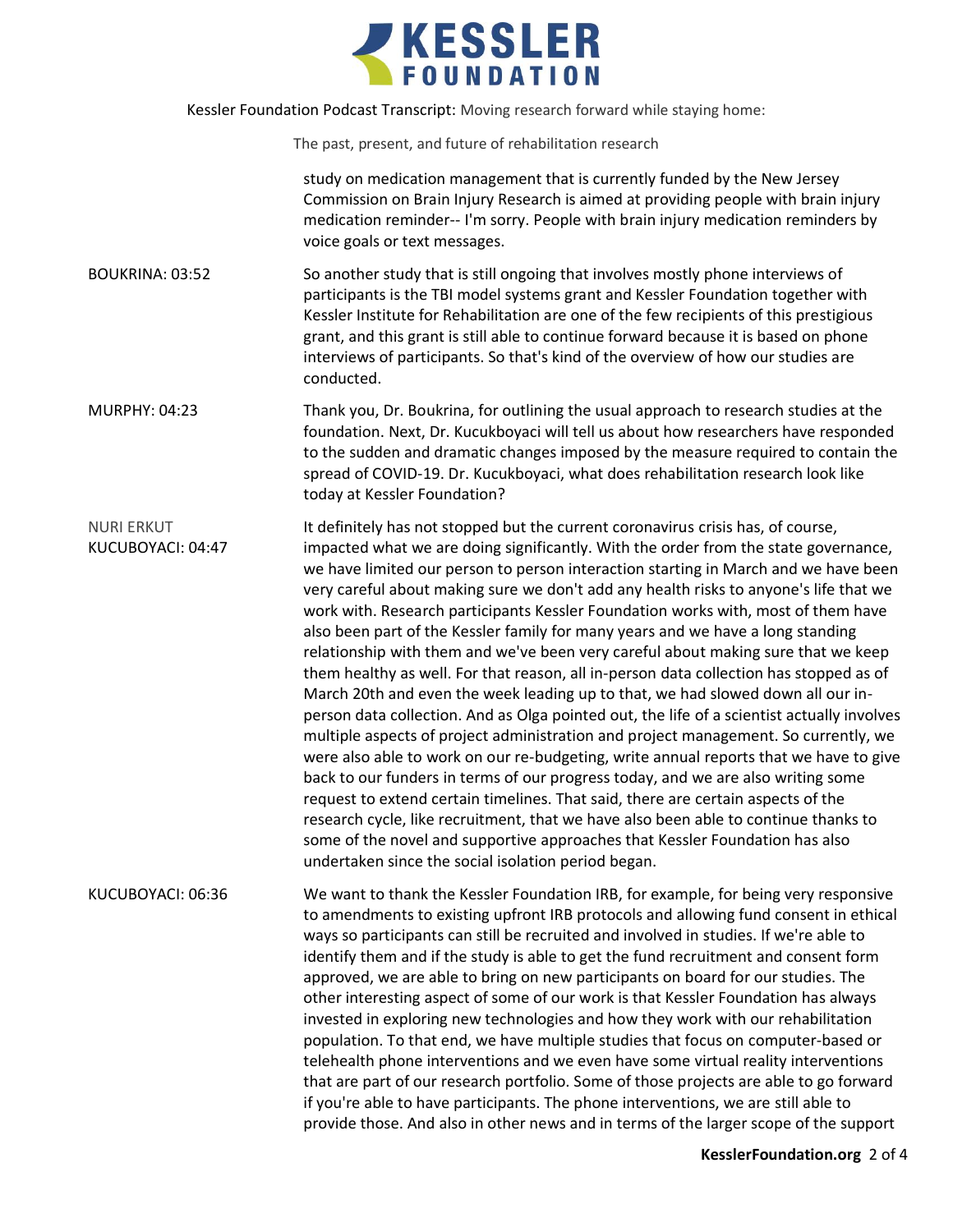

The past, present, and future of rehabilitation research

we are getting, the funding sources namely some of the ones that we work with including NIH, NIDILRR, New Jersey Commission on Brain Injury, Spinal Cord Injury Resources, and National MS Society. They've all been very accommodating in terms of what we can do in this period.

- KUCUBOYACI: 08:24 Many of these funders, I can speak for NIDILRR, for example, because I have an active project with NIDILRR at the moment, they allow locals extensions through request through the project manager, the program officers and we are also able to submit annual reports with some delays if we need to. That said, most funders have not extended grant application deadlines which is also understandable and we also feel like, as researchers, we can also now focus on some grants writing and grants publishing as well and keep up with our business schedule the way it already has been. Olga and Kat, I know you might also have some other projects ongoing. So if you want to mention how you're also enjoying some of the flexibilities from your funding resources, please feel free to pitch in.
- BOUKRINA: 09:21 We have an ongoing project with the American Heart Association. We've received communication from the American Heart saying that they understand that there may be some delays in projects and that they will provide up to 60 days of salary support on funded grants without actually any data collection happening because they understand that data collection may be delayed at this time. For example, the study on medication management funded by the New Jersey Commission on Brain Injury Research which is aimed at providing people with brain injury medication reminders via voice calls or text messages and that study is still ongoing.
- S1: 10:01 I can add that the New Jersey Commission for Traumatic Brain Injury and Spinal Cord Injury as well as the National MS Society, of course they're also being understanding and will allow no-cost extensions to the ongoing projects that are funded by these agencies.
- KUCUBOYACI: 10:20 Another thing that our foundation has been doing really well is to keep engaging with our participants. With a lot of our studies being longitudinal studies, we do tend to work with our participants over the course of many months and some projects were right in the middle of their intervention period and there were multiple sessions cancelled. To that end, Kessler Foundation research assistants and project supervisors have been keeping in touch with them by phone calls and we were also able to provide gift cards to the participants thanks to an initiative led by our research coordinators. We were able to send a little thank you gift card for the sessions that were cancelled. And also just in case some of these participants are also out of jobs or in need of any kind of support and as a way of also thanking them for their continued engagement with us. That's been a nice touch that our foundation has provided.

MURPHY: 11:27 So clearly the impact has been tremendous on our research staff and our research participants as well as on our IRP and the agencies and institutes that fund our research. They've had to adapt to these crisis conditions. There are lessons to be learned from this experience and some may fundamentally change our approach to rehabilitation research. Dr. Dobryakova will share her perspective on this changing face of research. Dr. Dobryakova.